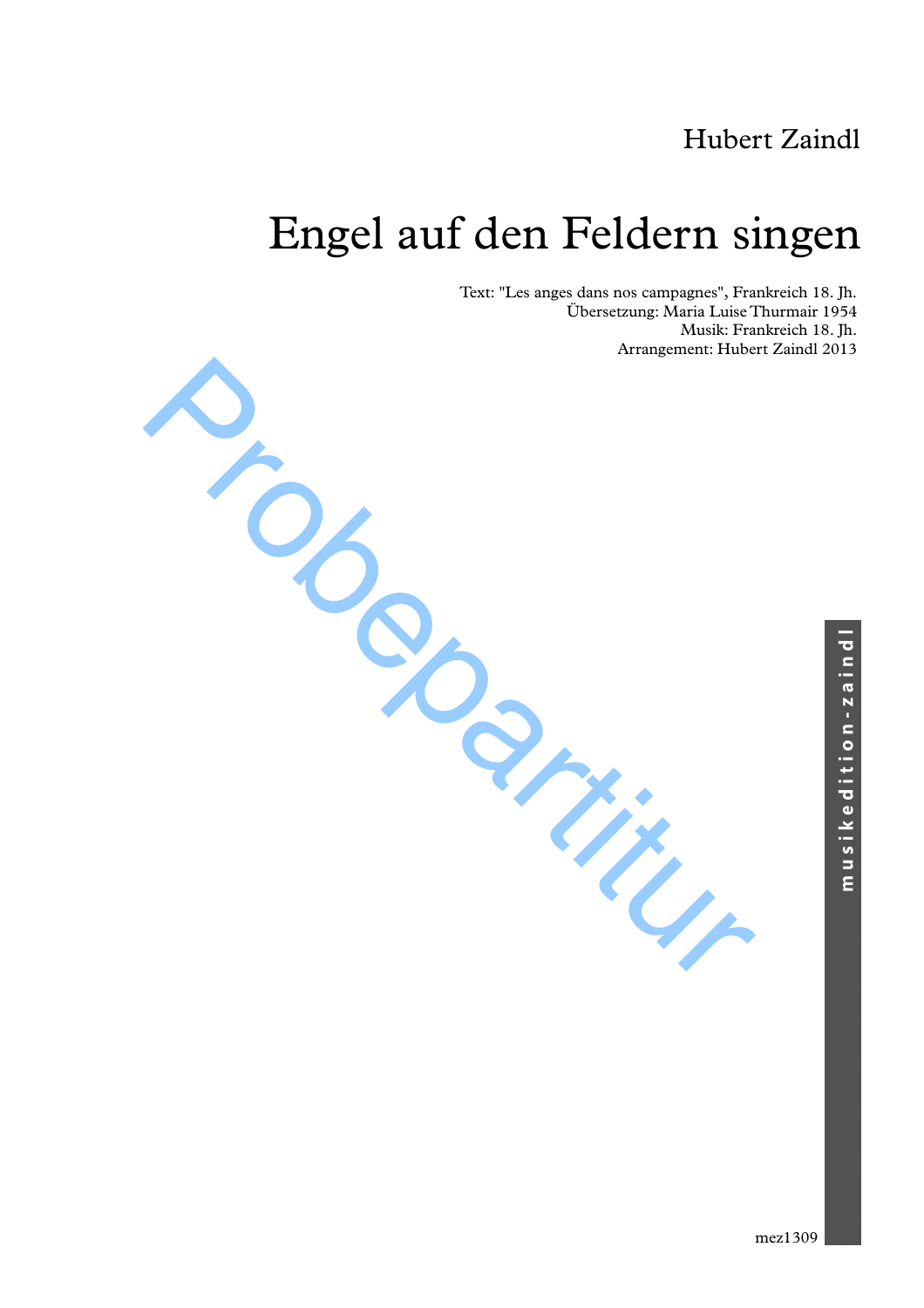### Engel auf den Feldern singen

Text: "Les anges dans nos campagnes", Frankreich 18. Jh. Übersetzung: Maria Luise Thurmair 1954 Musik: Frankreich 18. Jh.

Arrangement: Hubert Zaindl 2013



© Verlag Herder, Freiburg www.musikedition-zaindl.de - mez1309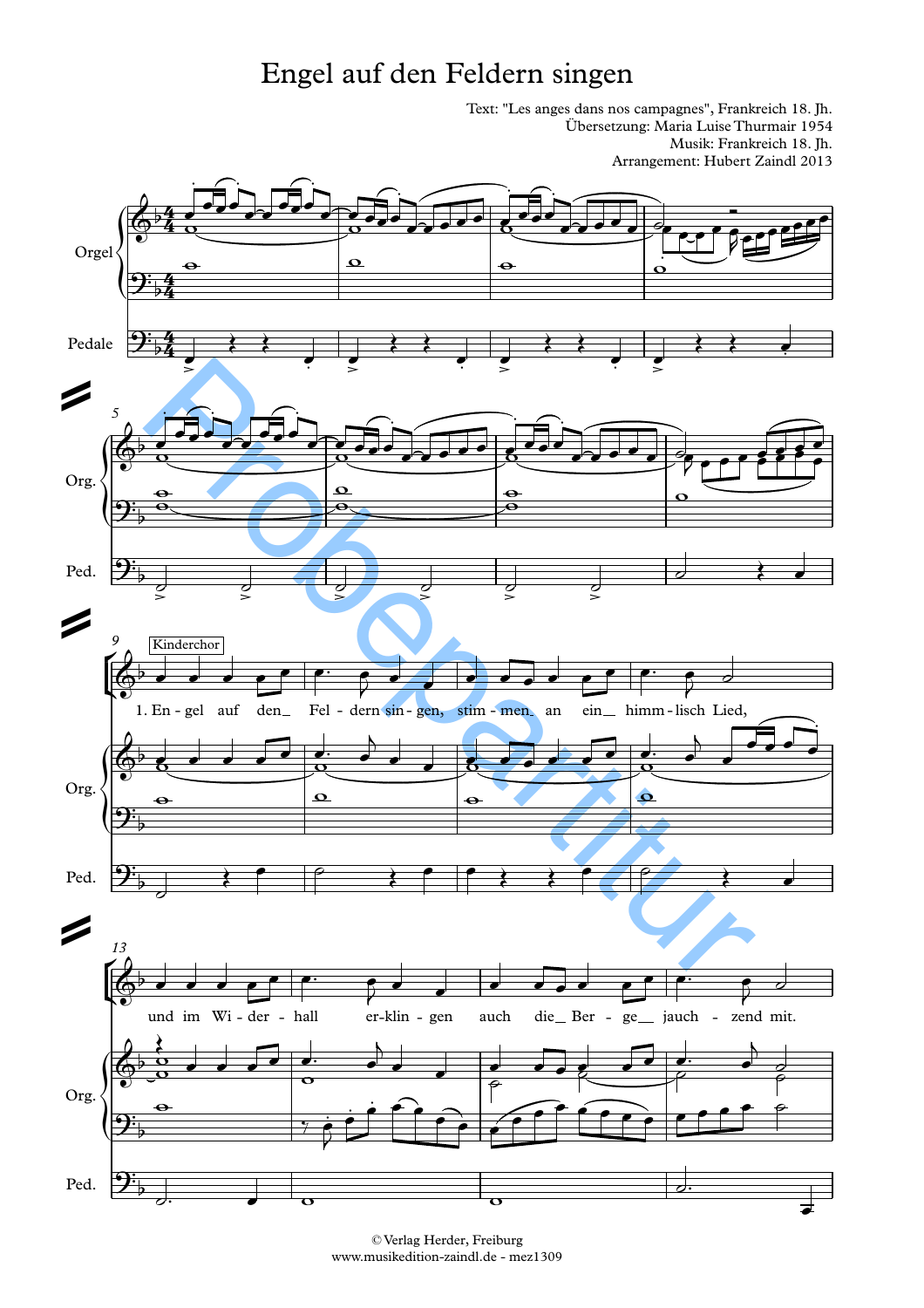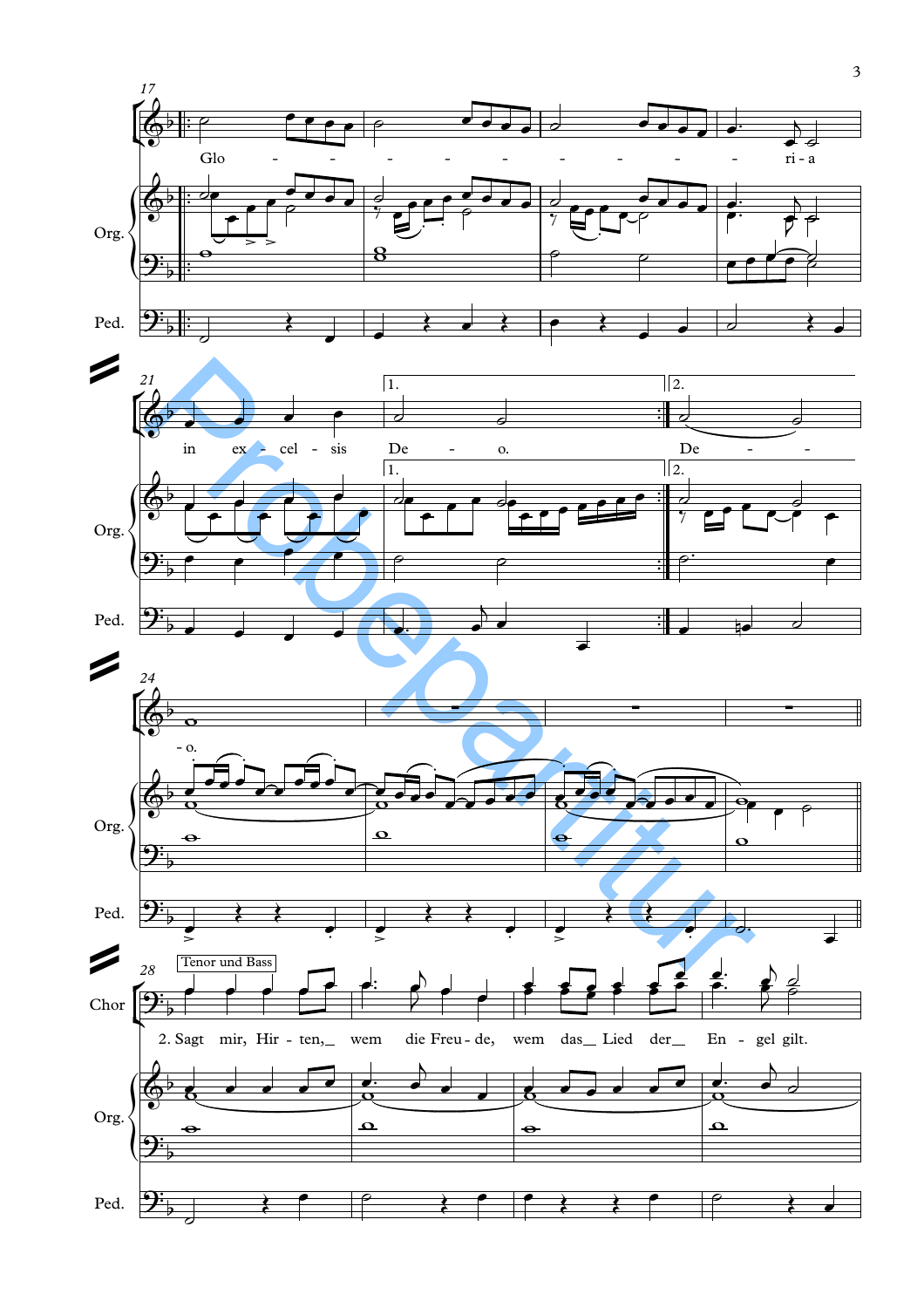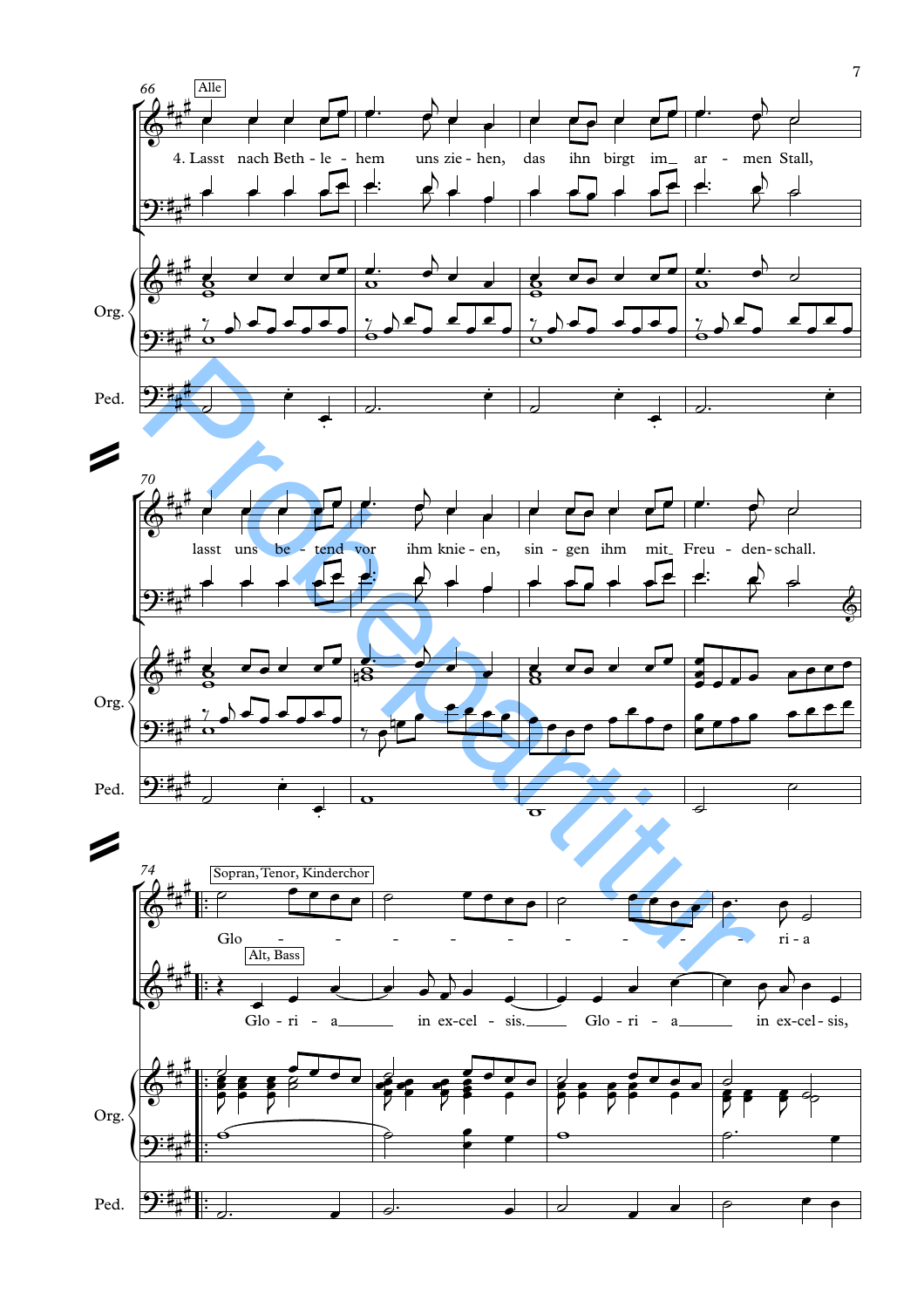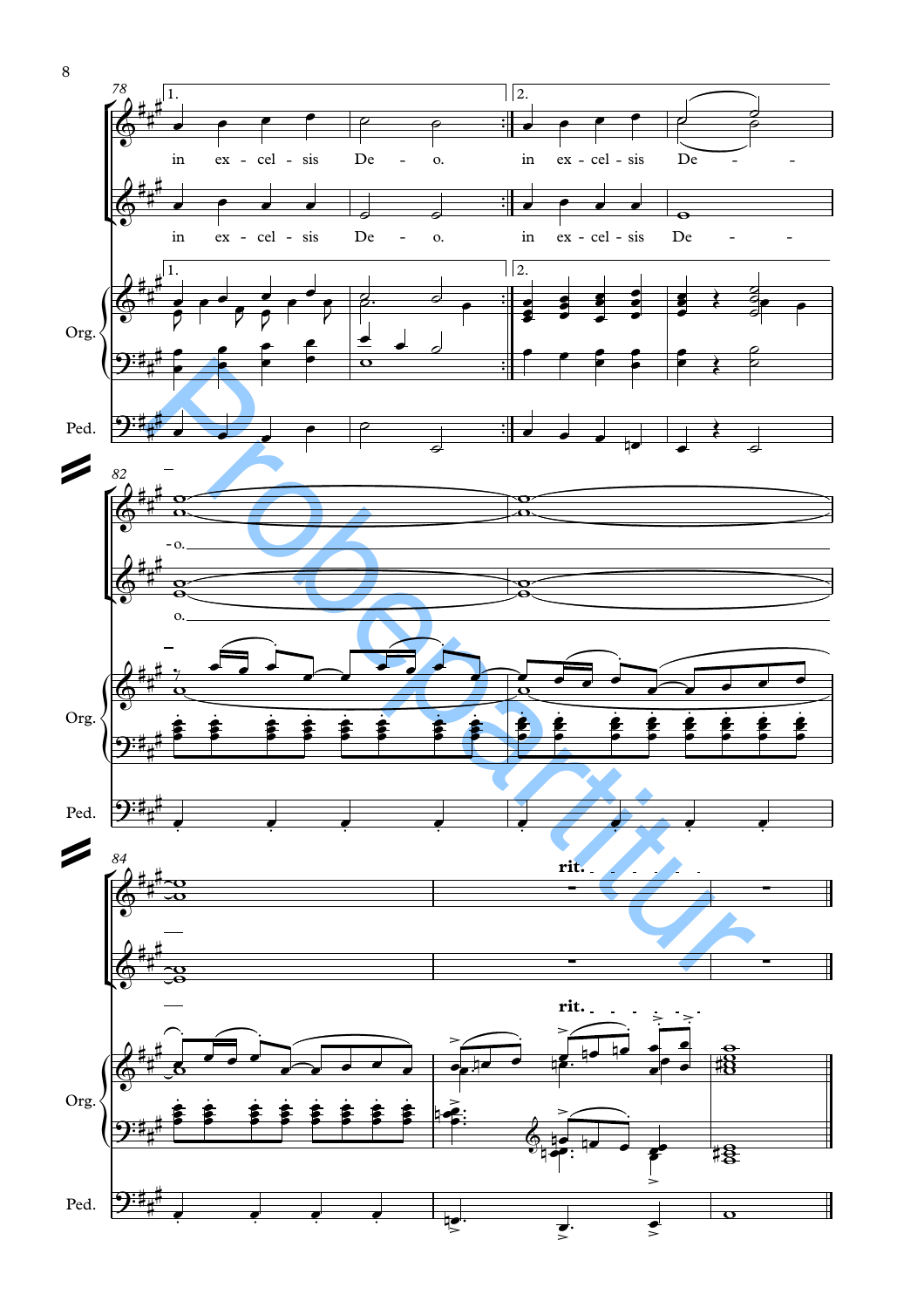**Probentitur**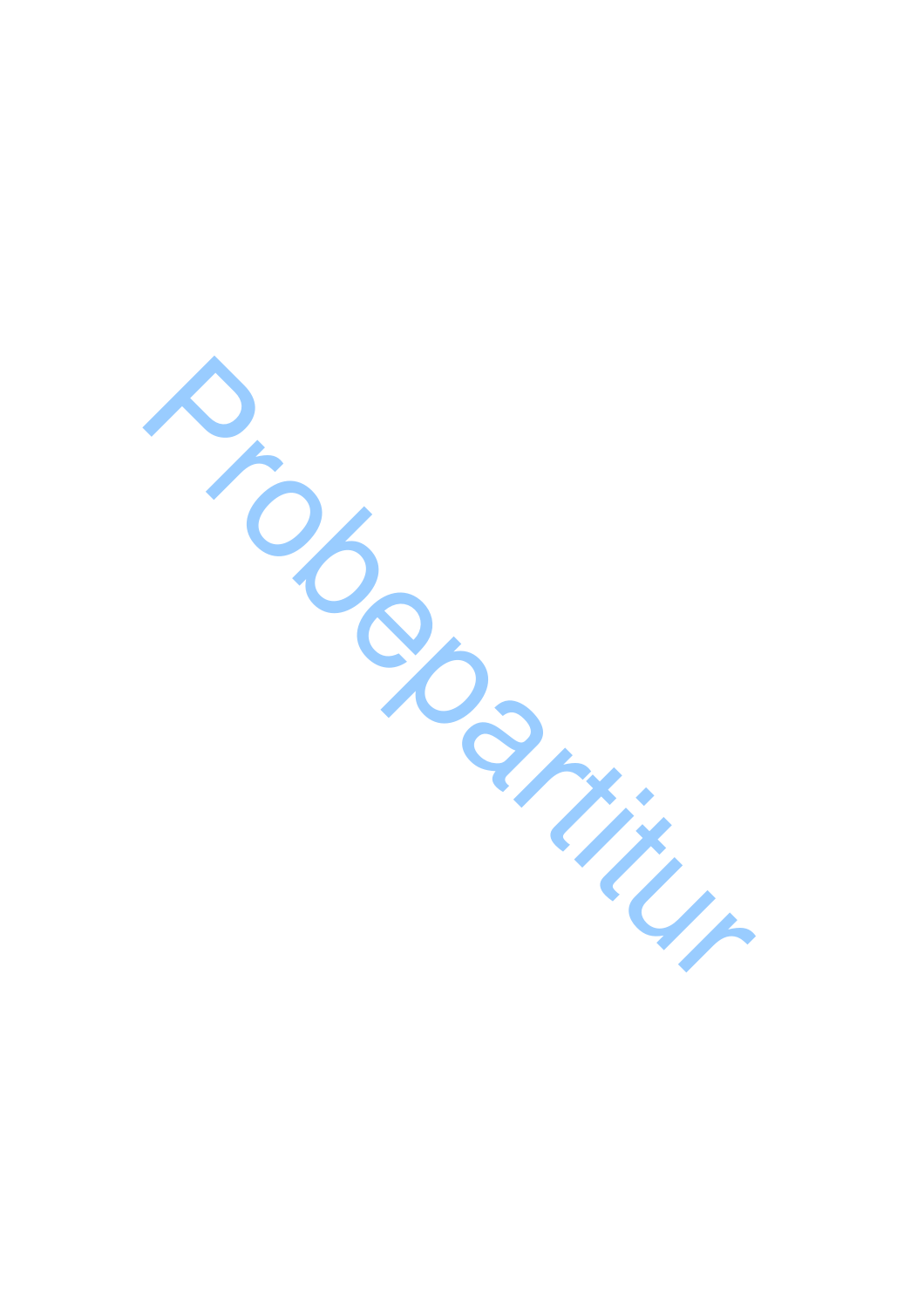## Hubert Zaindl

# Probes auf den Feldern singen<br>
Ein der Teiler auf den Feldern singen<br>
Ein der Teiler auf den Feldern singen<br>
Ein der Teiler auf den Feldern singen<br>
Ein der Teiler auf der Teiler auf der Teiler auf dem Feldern singen der Te Engel auf den Feldern singen

Text: "Les anges dans nos campagnes", Frankreich 18. Jh. Übersetzung: Maria Luise Thurmair 1954 Musik: Frankreich 18. Jh. Arrangement: Hubert Zaindl 2013

### mez1309-a Orchesterpartitur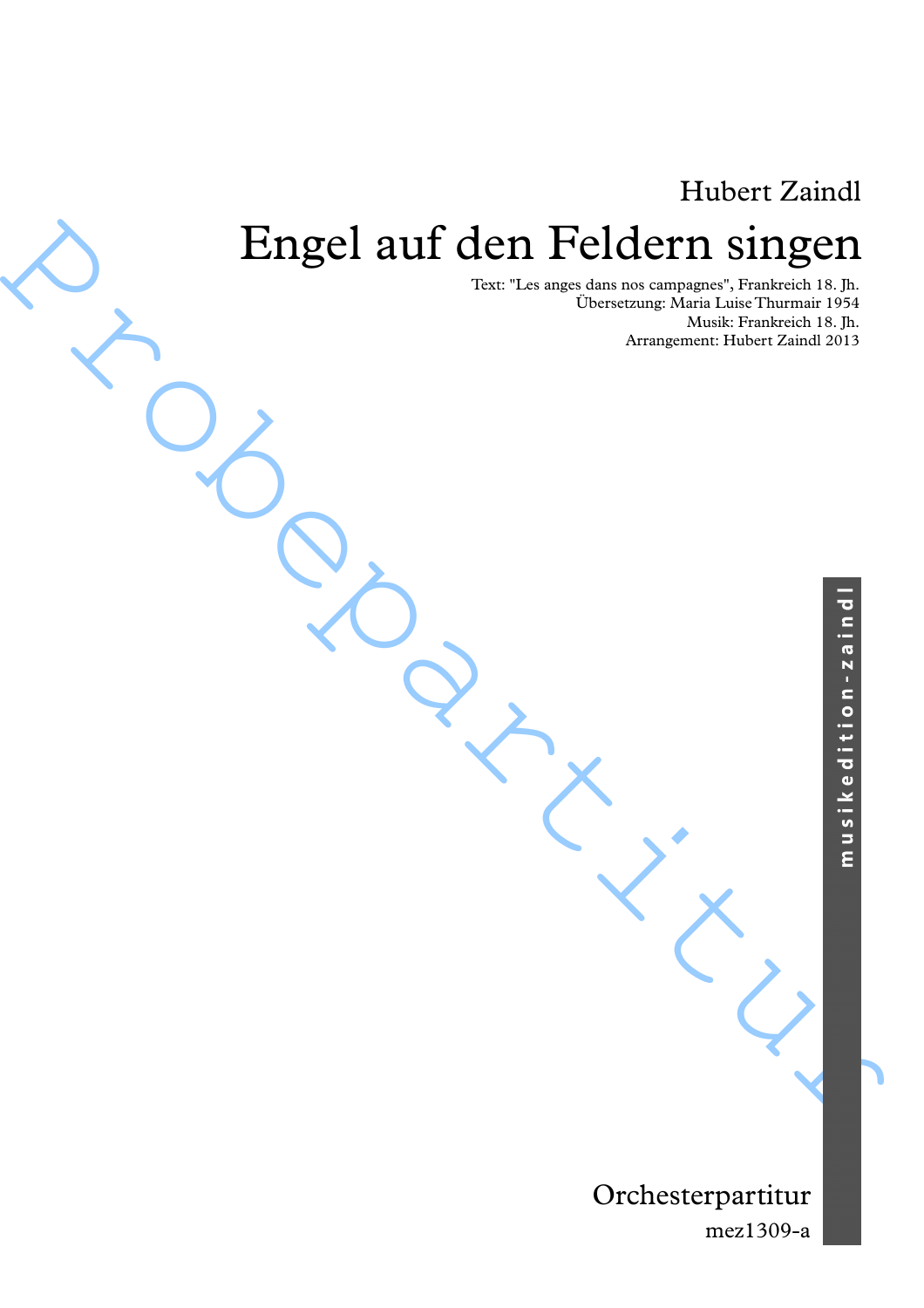### Engel auf den Feldern singen

Text: "Les anges dans nos campagnes", Frankreich 18. Jh. Übersetzung: Maria Luise Thurmair 1954 Musik: Frankreich 18. Jh. Arrangement: Hubert Zaindl 2013/2014

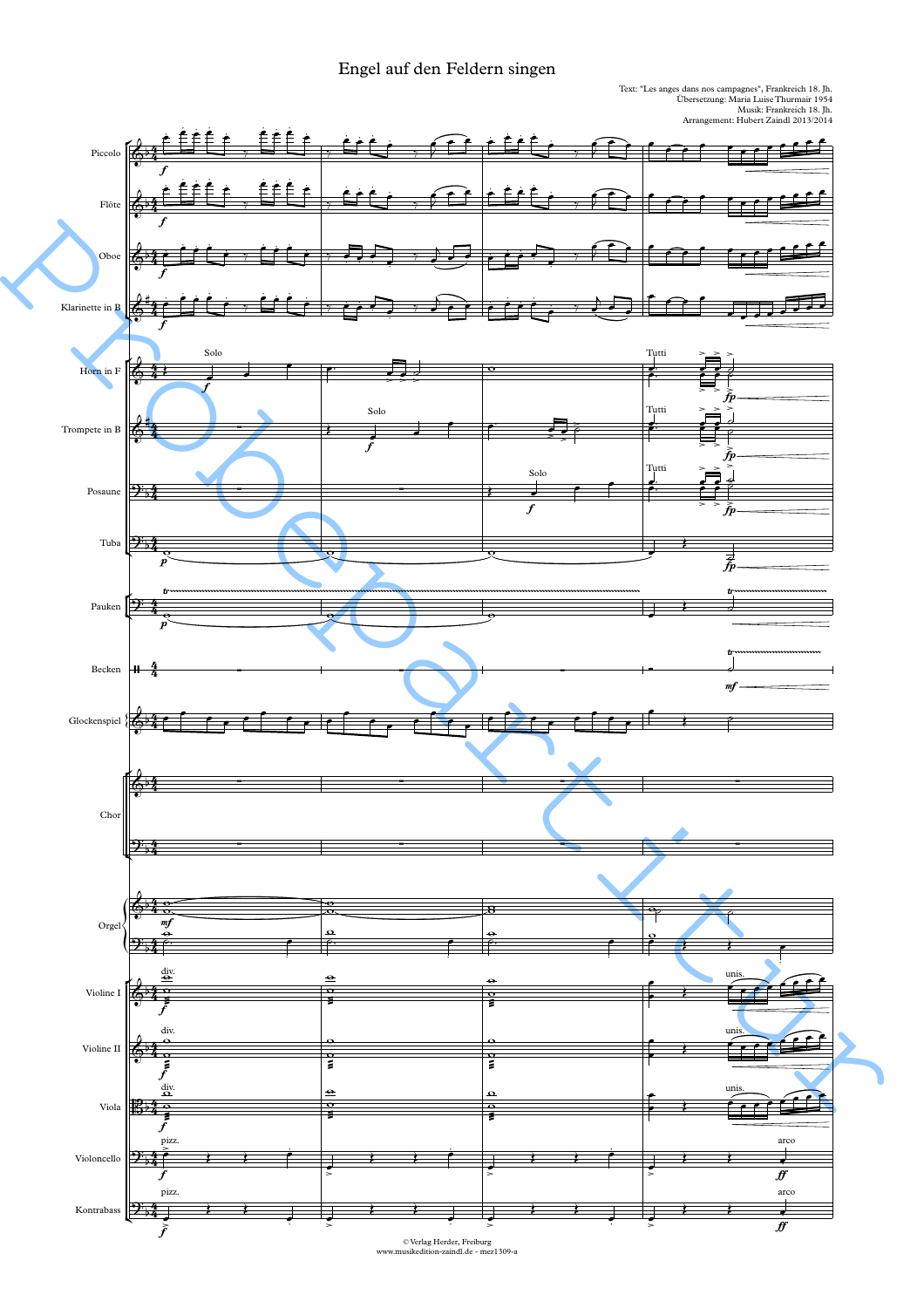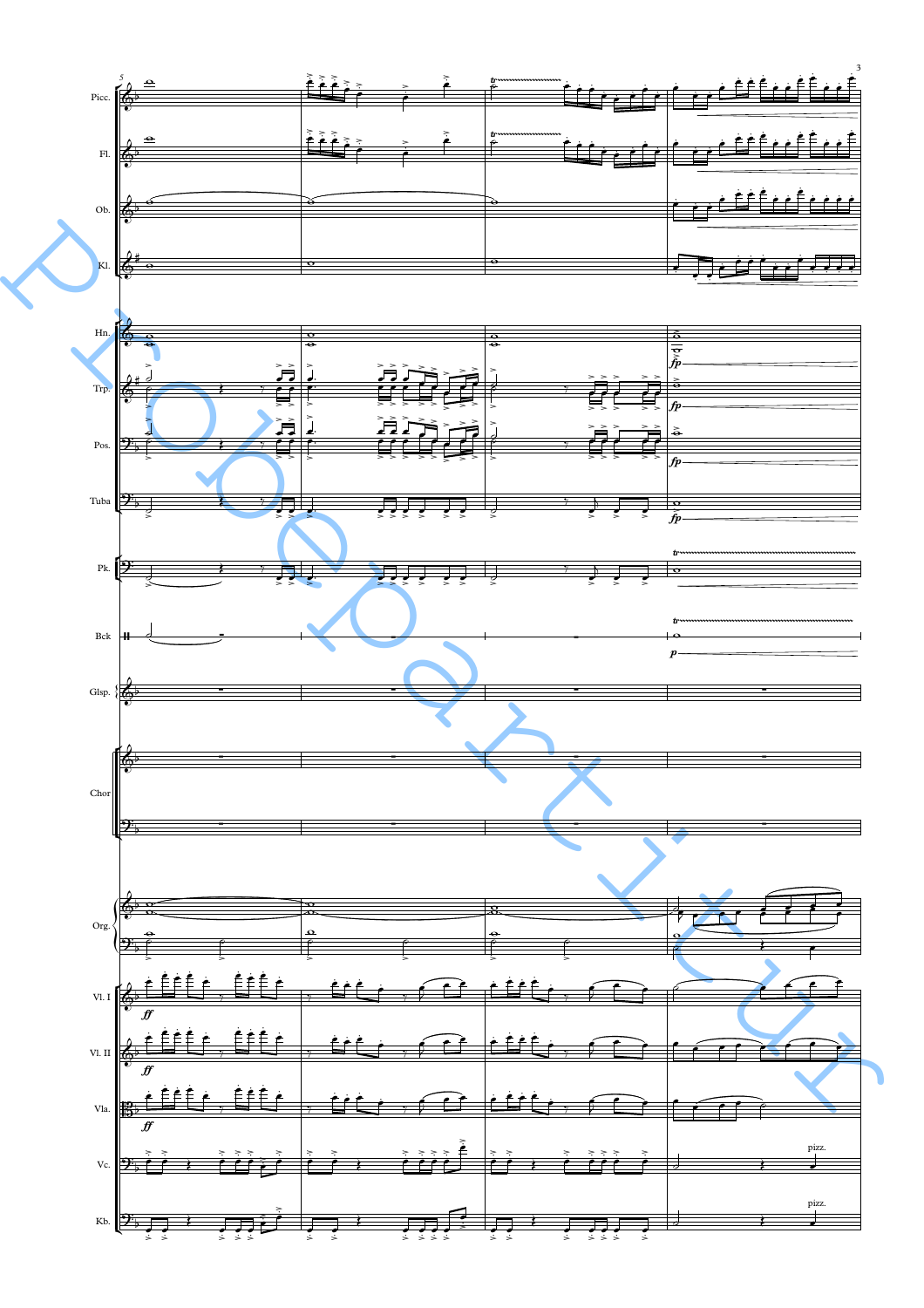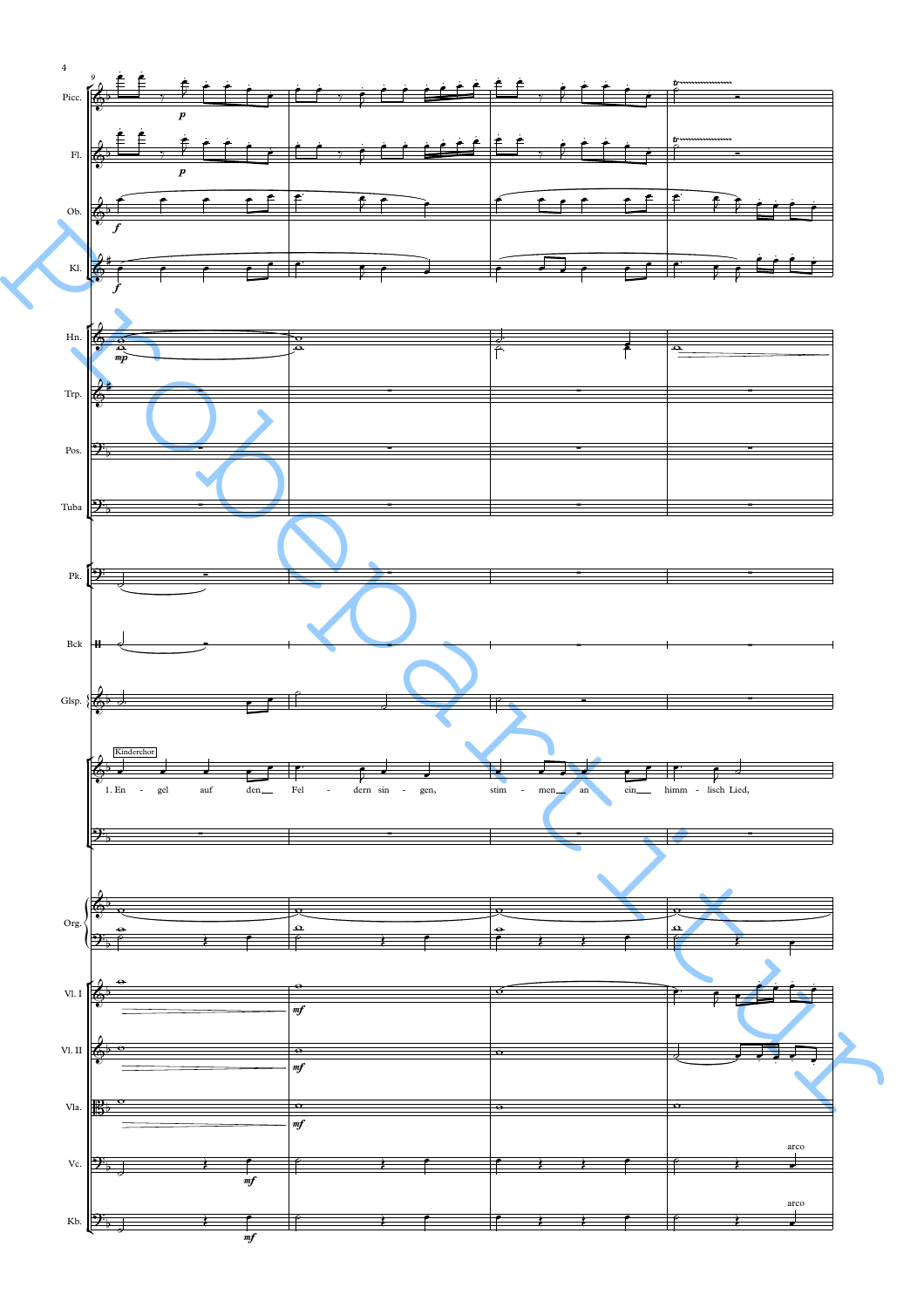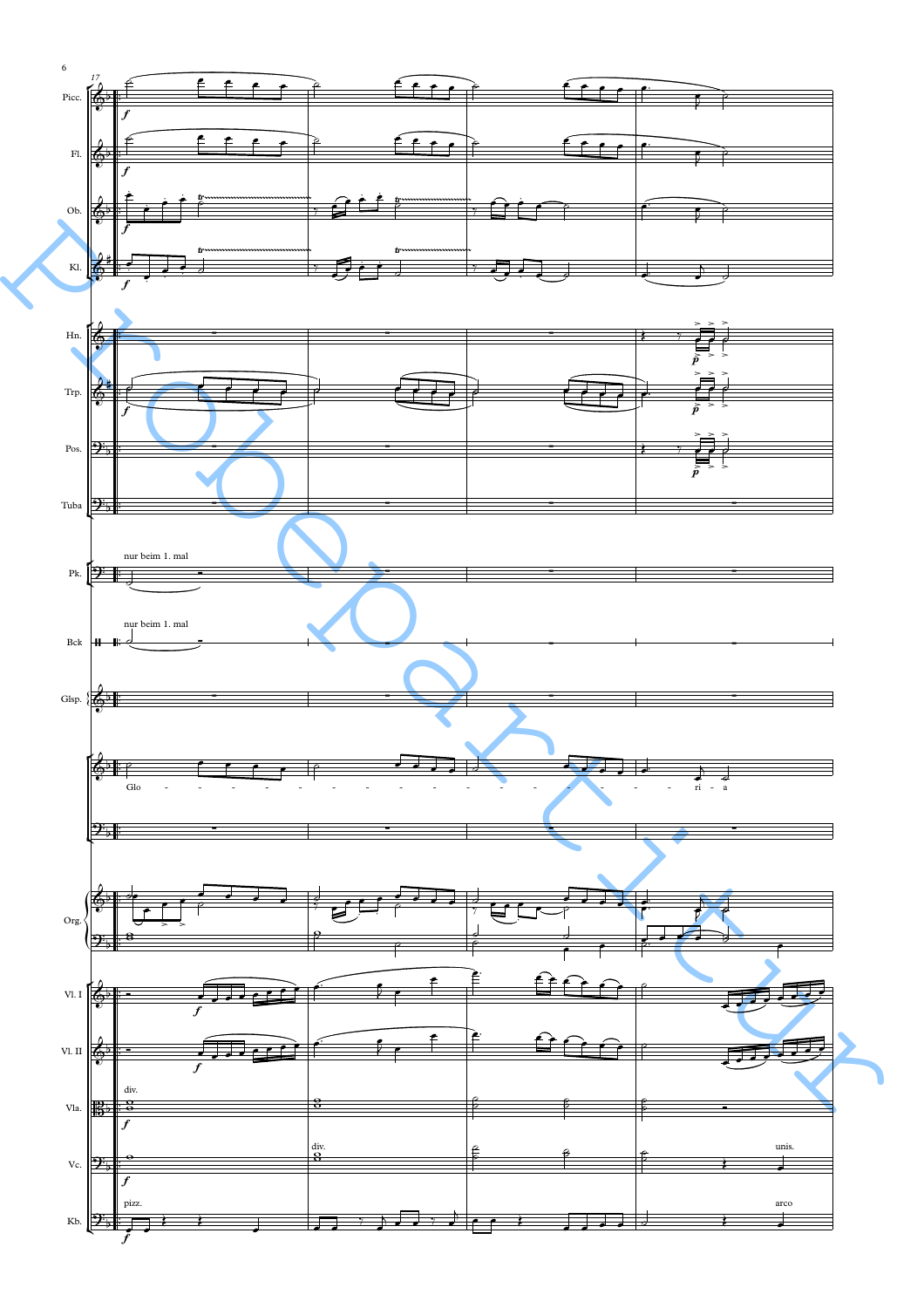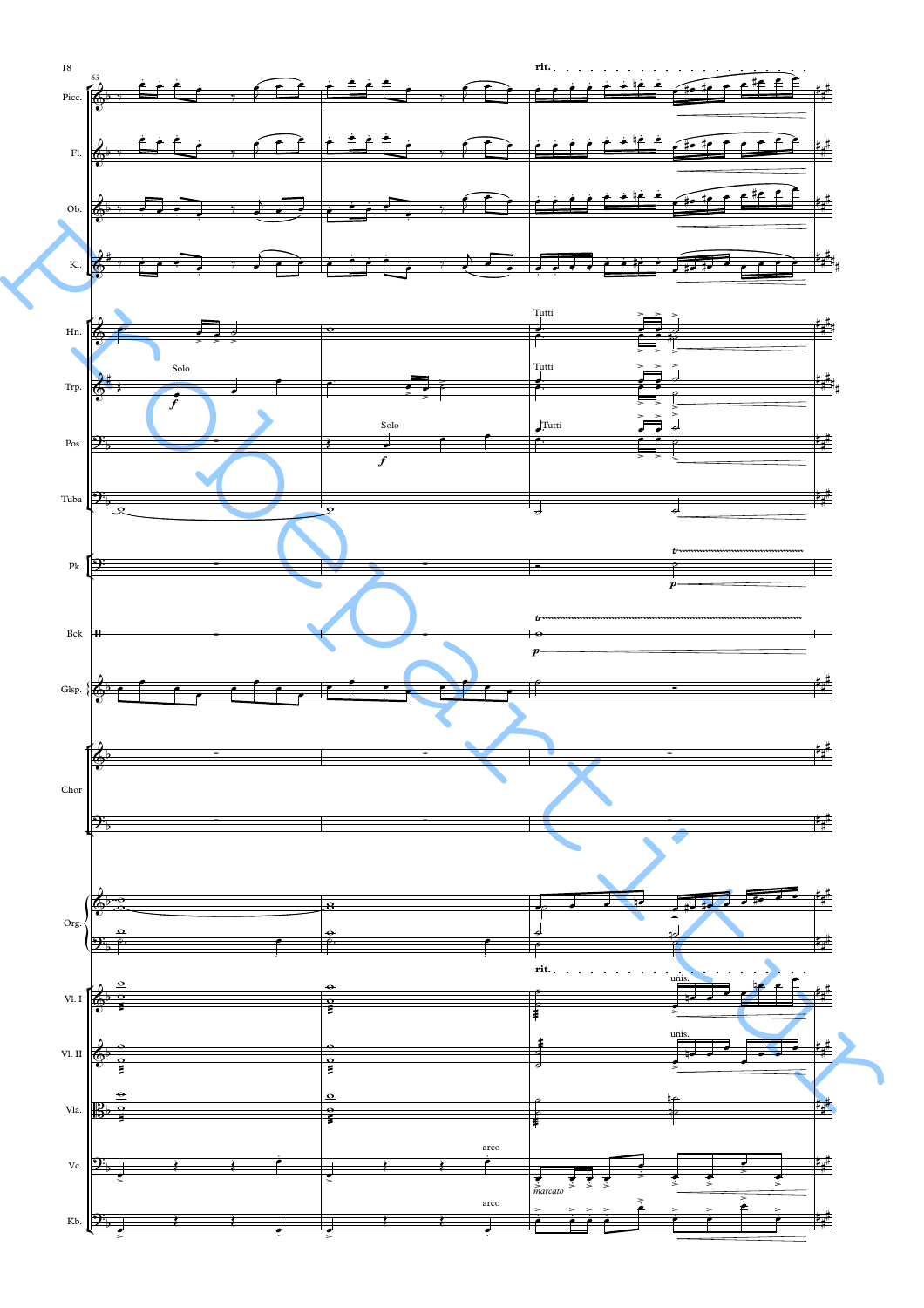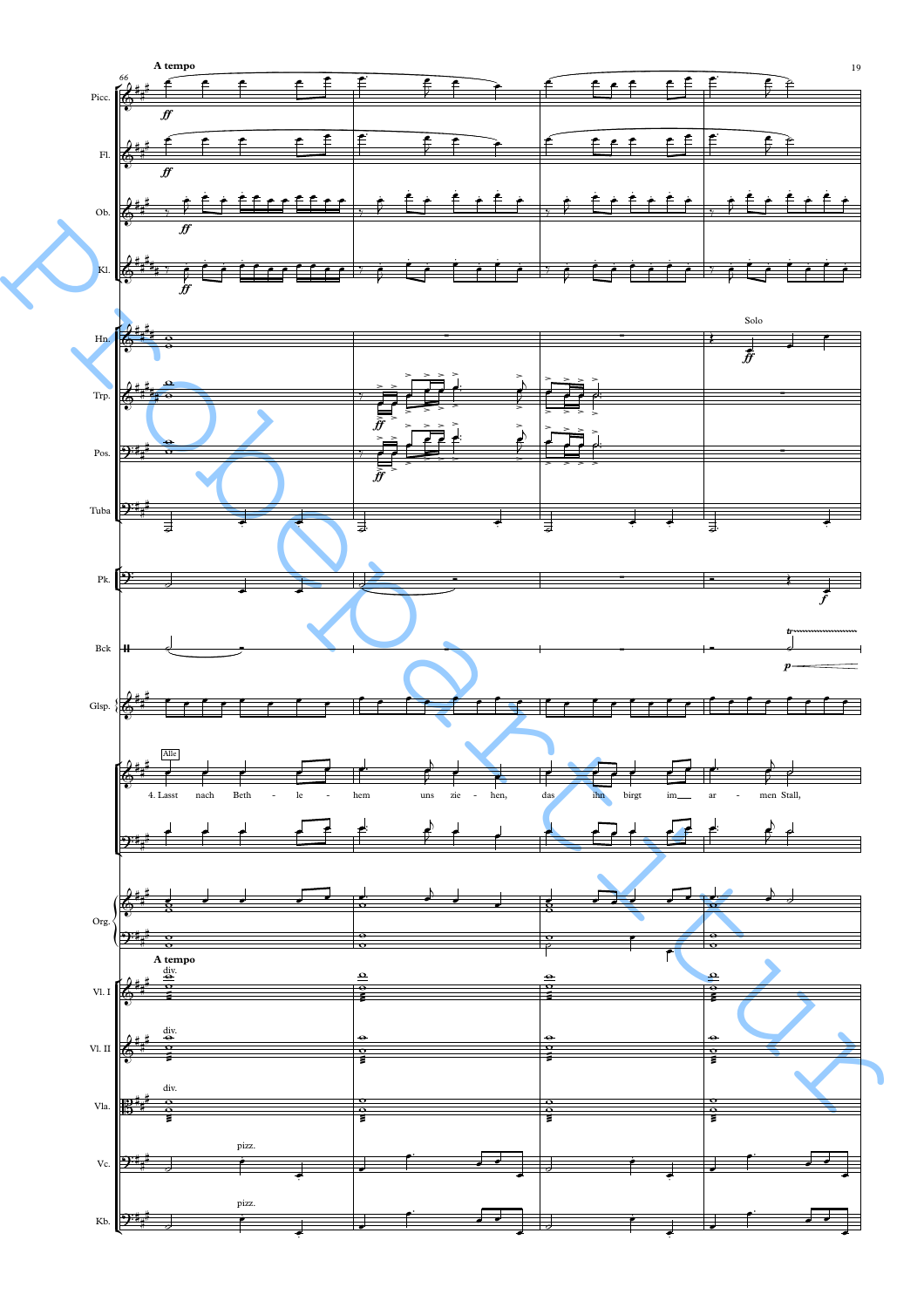